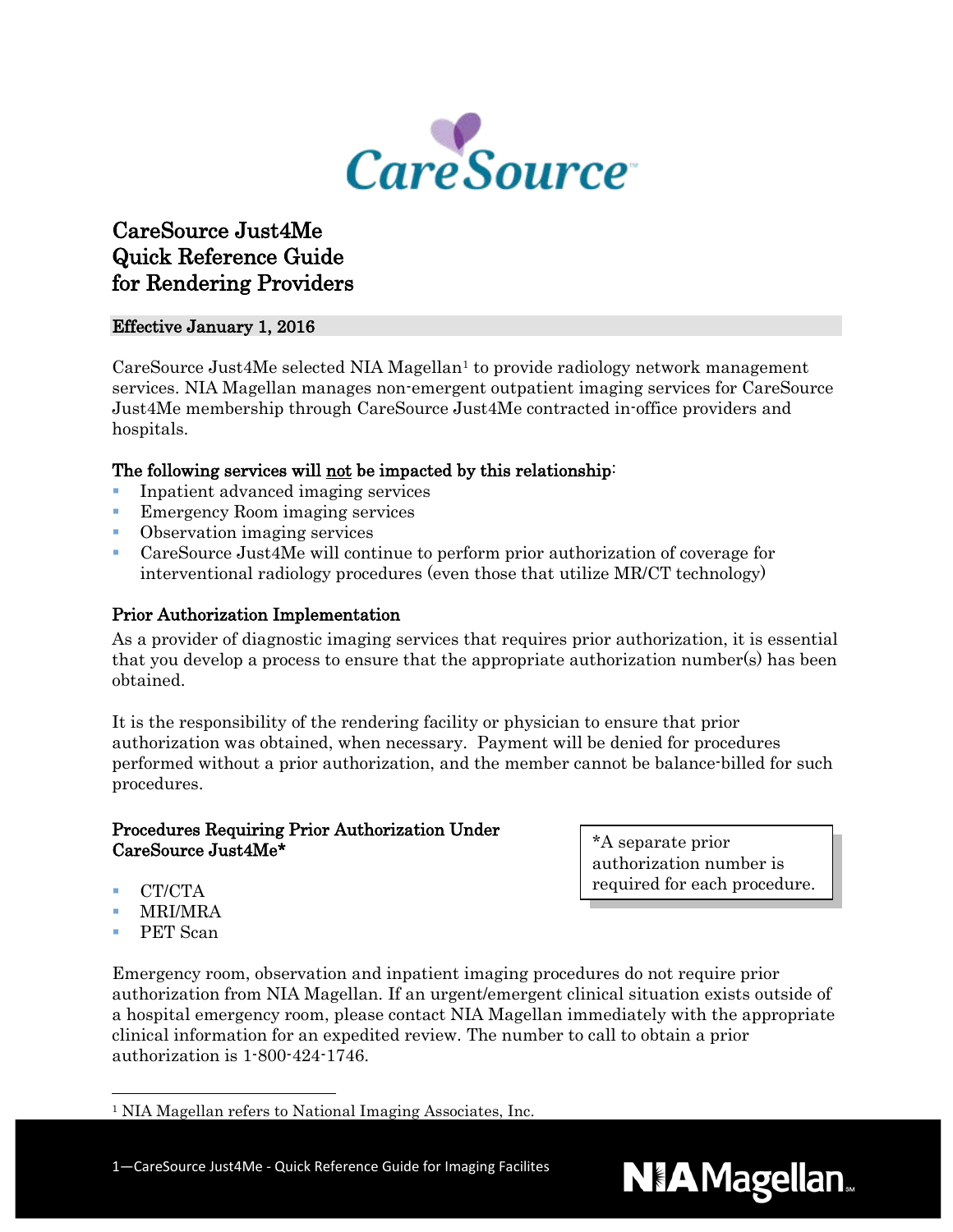Please refer to NIA Magellan's website to obtain the CareSource Just4Me/NIA Magellan Billable CPT® Codes Claim Resolution Matrix for all of the CPT-4 codes that NIA Magellan authorizes on behalf of CareSource Just4Me.

## Prior Authorization Processes

To ensure that authorization numbers have been obtained, the following processes should be considered.

- Communicate to all personnel involved in outpatient scheduling that prior authorization is required for the above procedures under CareSource Just4Me.
- If a physician office calls to schedule a patient for a procedure requiring prior authorization, request the authorization number.
- If the referring physician has not obtained prior authorization when required, inform the physician of this requirement and advise him/her to obtain an authorization by visiting NIA Magellan's website at [www.RadMD.com,](http://www.radmd.com/) or by calling 1-800-424-1746. You may elect to institute a time period in which to obtain the prior authorization number, e.g., one business day.
- If a patient calls to schedule an appointment for a procedure that requires authorization, and does not have the authorization number, the patient should be directed back to the referring physician who ordered the procedure.
- Authorizations are valid for 60 days from the date of request.

# Checking Authorizations

You can check on the status of patients' authorizations quickly and easily by going to the NIA Magellan website, [www.RadMD.com](http://www.radmd.com/) . After obtaining a secure password sign-in to select, the My Exam Requests tab to view all outstanding authorizations.

## **Quick Contacts**

- Website: www.RadMD.com
- Toll Free Phone Number: 1-800-424-1746

Please check both sides of the member's identification card carefully to determine whether an authorization is required.

## Submitting Claims

Claims will continue to go directly to CareSource Just4Me. Please send your claims for imaging procedures to the following address:

CareSource Just4Me Attn: Claims Department P.O. Box 804 Dayton OH 45401

Providers are encouraged to use EDI claims submission.

CareSource Just4Me payor ID number is WVCS1.

2—CareSource Just4Me - Quick Reference Guide for Imaging Facilites

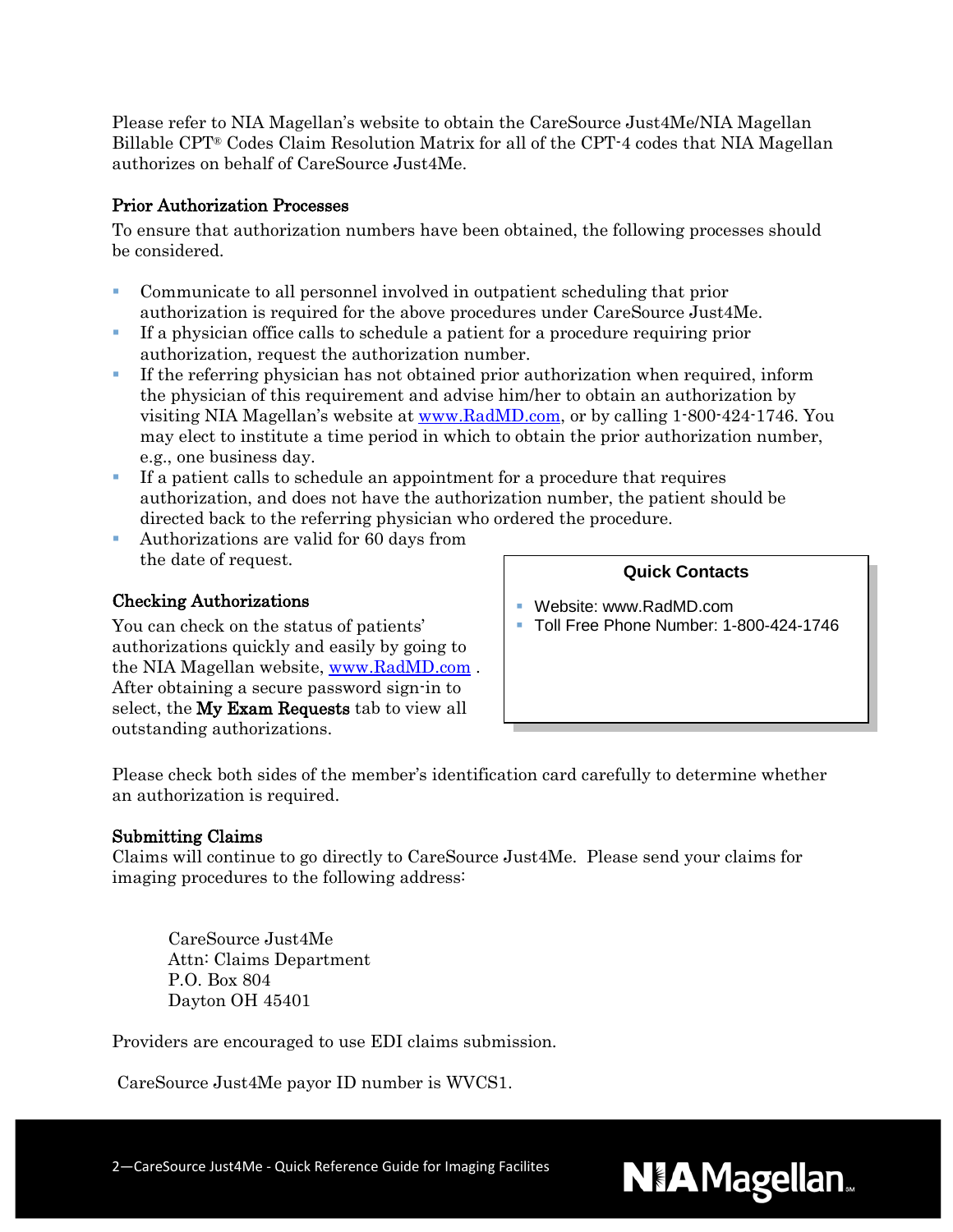# Frequently Asked Questions

In this section NIA Magellan addresses commonly asked questions received from providers.

# Where can I find NIA Magellan's Guidelines for Clinical Use of Diagnostic Imaging Procedures?

NIA Magellan's Guidelines for Clinical Use of Diagnostic Imaging Procedures can be found on NIA Magellan's website at [www.RadMD.com.](http://www.radmd.com/)

#### Is prior authorization necessary if CareSource Just4Me is not the member's primary insurance?

No.

## What does the NIA Magellan authorization number look like?

The NIA Magellan authorization number consists of 8 or 9 alpha/numeric characters (e.g., 1234X567). In some cases, the ordering physician may instead receive an NIA Magellan tracking number (not the same as an authorization number) if the physician's authorization request is not approved at the time of initial contact. Physicians can use either number to track the status of their request on the RadMD website or via our Interactive Voice Response telephone system.

## Who can I contact at NIA Magellan for questions, complaints, and appeals, etc.?

Please use the following NIA Magellan contacts by type of issue:

- For privileging application or process, contact NIA Magellan's Provider Assessment Department toll-free at 1-888-972-9642 or at [RADPrivilege@Magellanhealth.com.](mailto:RADPrivilege@Magellanhealth.com)
- To educate your staff on NIA Magellan procedures and to assist you with any provider issues or concerns, contact your NIA Magellan Area Provider Relations Manager. Please see the State Network Contact listing on RadMD under Useful References to locate all Provider Relations Managers. Or click on the link below <http://www1.radmd.com/media/624695/state-assignment-listing-3-2014.pdf>
- Provider credentialing appeals: Send to NIA Magellan Radiology Network Services, MO61, 14100 Magellan Plaza, Maryland Heights, MO 63043; fax number: 314-292- 1151.
- Preauthorization and claims payment complaints/appeals: Follow the instructions on your non-authorization letter or Explanation of Benefit (EOB)/Explanation of Payment (EOP) notification.
- Other questions, complaints and appeals not related to authorizations or claims: Contact the NIA Magellan Radiology Network Services line at 1-800-327-0641.

## How will referring/ordering physicians know who NIA Magellan is?

CareSource Just4Me sends orientation materials to referring providers. CareSource Just4Me and NIA Magellan also coordinate additional outreach and orientation activities.